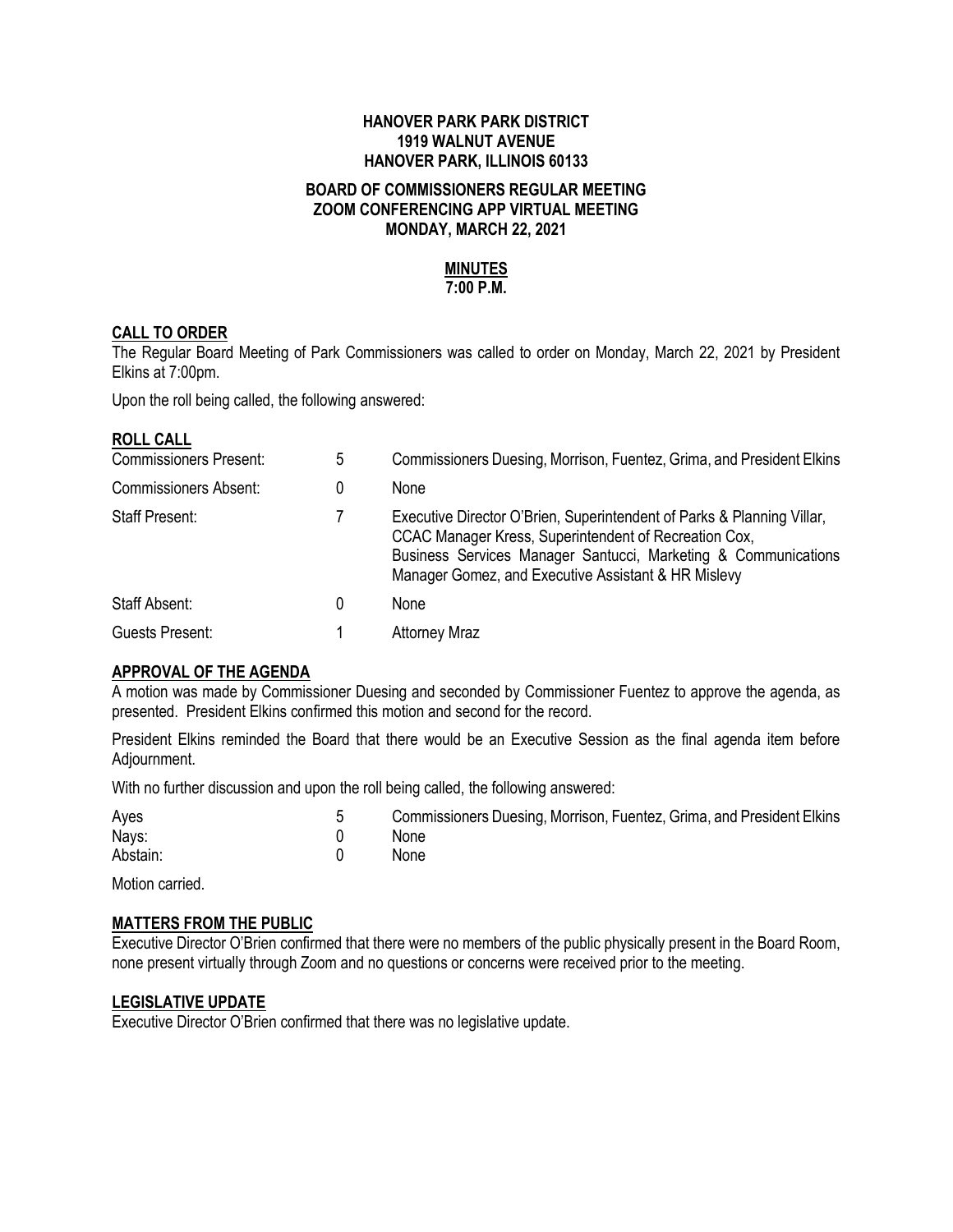# **APPROVAL OF THE MINUTES**

A motion was made by Commissioner Duesing and seconded by Commissioner Grima to approve the February 8, 2021 Workshop Meeting Minutes, February 22, 2021 Regular Board Meeting Minutes, and the February 22, 2021 Executive Session Minutes, as presented. President Elkins confirmed this motion and second for the record.

With no further discussion and upon the roll being called, the following answered:

| Ayes     | Commissioners Duesing, Morrison, Fuentez, Grima, and President Elkins |
|----------|-----------------------------------------------------------------------|
| Nays:    | None                                                                  |
| Abstain: | None                                                                  |

Motion carried.

# **ATTORNEY'S REPORT**

Attorney Mraz advised the Board to consider returning to in-person meetings since the COVID-19 pandemic was calming down and the District is looking to expand access to programming and classes. President Elkins stated that he would consider this in the near future and there was discussion that confirmed the District would abide by all current COVID-19 safety protocols, including capacity restrictions, mask mandate, and social distancing. Executive Director O'Brien responded to Board questions regarding the District's ability to register as a vaccination site, to which he confirmed that staff was researching logistics to host an April or May event.

#### **TREASURER'S REPORT (for the month ending February 28, 2021)**

A motion was made by Commissioner Fuentes and seconded by Commissioner Duesing to accept the Treasurer's Report for the month ending February 28, 2021, as presented. President Elkins confirmed the motion and second.

Manager Santucci reported that the District has received \$98,711 from Cook County in tax disbursements and \$278.02 in interest.

With no further discussion and upon the roll being called, the following answered:

| Ayes     | Commissioners Duesing, Morrison, Fuentez, Grima, and President Elkins |
|----------|-----------------------------------------------------------------------|
| Nays:    | None                                                                  |
| Abstain: | None                                                                  |

Motion carried.

#### **COMMITTEE REPORTS**

**Finance –** Statement of Cash Receipts and Disbursements (May 1, 2020 through February 28, 2021)

A motion was made by Commissioner Fuentes and seconded by Commissioner Duesing to accept the Statement of Cash Receipts and Disbursements May 1, 2020 through February 28, 2021, as presented. President Elkins confirmed this motion and second for the record.

Manager Santucci reported to the Board that the District is 83% into the fiscal year and that the revenues and expenses were on track with the budget.

With no further discussion and upon the roll being called, the following answered:

| Ayes     | Commissioners Duesing, Morrison, Fuentez, Grima, and President Elkins |
|----------|-----------------------------------------------------------------------|
| Nays:    | None                                                                  |
| Abstain: | None                                                                  |

Motion carried.

#### **WARRANT**

A motion was made by Commissioner Fuentez and seconded by Commissioner Duesing to approve Warrant #20-21- 11 for the month ending February 28, 2021 covering check numbers 80546-80566 from the Payroll Checking Account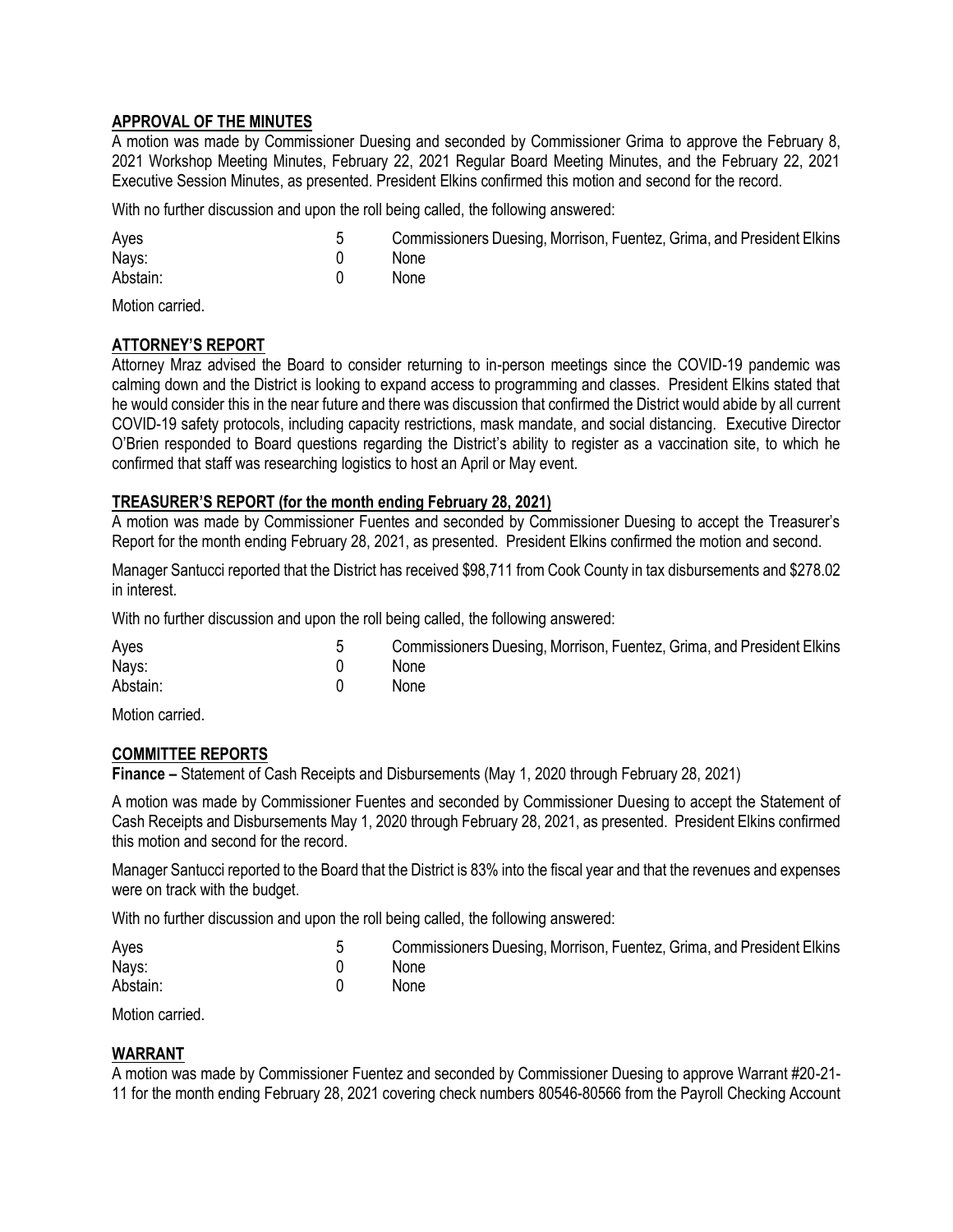in the amount of \$123,919.17 and check numbers 63379-63455 from the General Corporate Checking Account in the amount of \$166,112.32 for a Grand Total Warrant in the amount of \$289,930.49. President Elkins confirmed this motion and second for the record.

With no further discussion and upon the roll being called, the following answered:

| Ayes     | Commissioners Duesing, Morrison, Fuentez, Grima, and President Elkins |
|----------|-----------------------------------------------------------------------|
| Nays:    | None                                                                  |
| Abstain: | None                                                                  |

Motion carried.

# **NEW BUSINESS**

# **A. Wounded Warriors donation in recognition of Gabe Villar's 23 years of Park District service.**

Executive Director O'Brien confirmed to the Board that the District made a donation to Wounded Warriors in Gabe Villar's name for his retirement recognition. Commissioner Morrison asked for the agenda to be amended to reflect Gabe Villar's 33 years of Park District service, to which there was consensus from the Board to amend.

#### **B. Resolution #20-21-33 – A Resolution Approving of the Purchase of the Professional Services Agreement Between the Hanover Park Park District and Seldon Fox, LTD.**

A motion was made by Commissioner Duesing and seconded by President Elkins to approve Resolution #20-21-33 - A Resolution Approving of the Purchase of the Professional Services Agreement Between the Hanover Park Park District and Seldon Fox, LTD**.**, as presented.

With no further discussion and upon the roll being called, the following answered:

| Ayes     | Commissioners Duesing, Morrison, Fuentez, Grima, and President Elkins |
|----------|-----------------------------------------------------------------------|
| Nays:    | None                                                                  |
| Abstain: | None                                                                  |

Motion carried.

**C. Resolution #20-21-34 – A Resolution Approving of the Independent Contractor Agreement for Basketball League Officiating Services Between the Hanover Park Park District and Official Finders, LLC.**

A motion was made by Commissioner Duesing and seconded by Commissioner Grima to approve Resolution #20- 21-34 - A Resolution Approving of the the Independent Contractor Agreement for Basketball League Officiating Services Between the Hanover Park Park District and Official Finders, LLC, as presented.

With no further discussion and upon the roll being called, the following answered:

| Ayes     | Commissioners Duesing, Morrison, Fuentez, Grima, and President Elkins |
|----------|-----------------------------------------------------------------------|
| Nays:    | None                                                                  |
| Abstain: | None                                                                  |

Motion carried.

**D. Resolution #20-21-35 – A Resolution Approving of the Independent Contractor Agreement for Inter-Village Soccer League Officiating Services Between the Hanover Park Park District and Official Finders, LLC.**

A motion was made by Commissioner Duesing and seconded by Commissioner Grima to approve Resolution #20-21- 35 - A Resolution Approving of the the Independent Contractor Agreement for Inter-Village Soccer League Officiating Services Between the Hanover Park Park District and Official Finders, LLC, as presented.

With no further discussion and upon the roll being called, the following answered: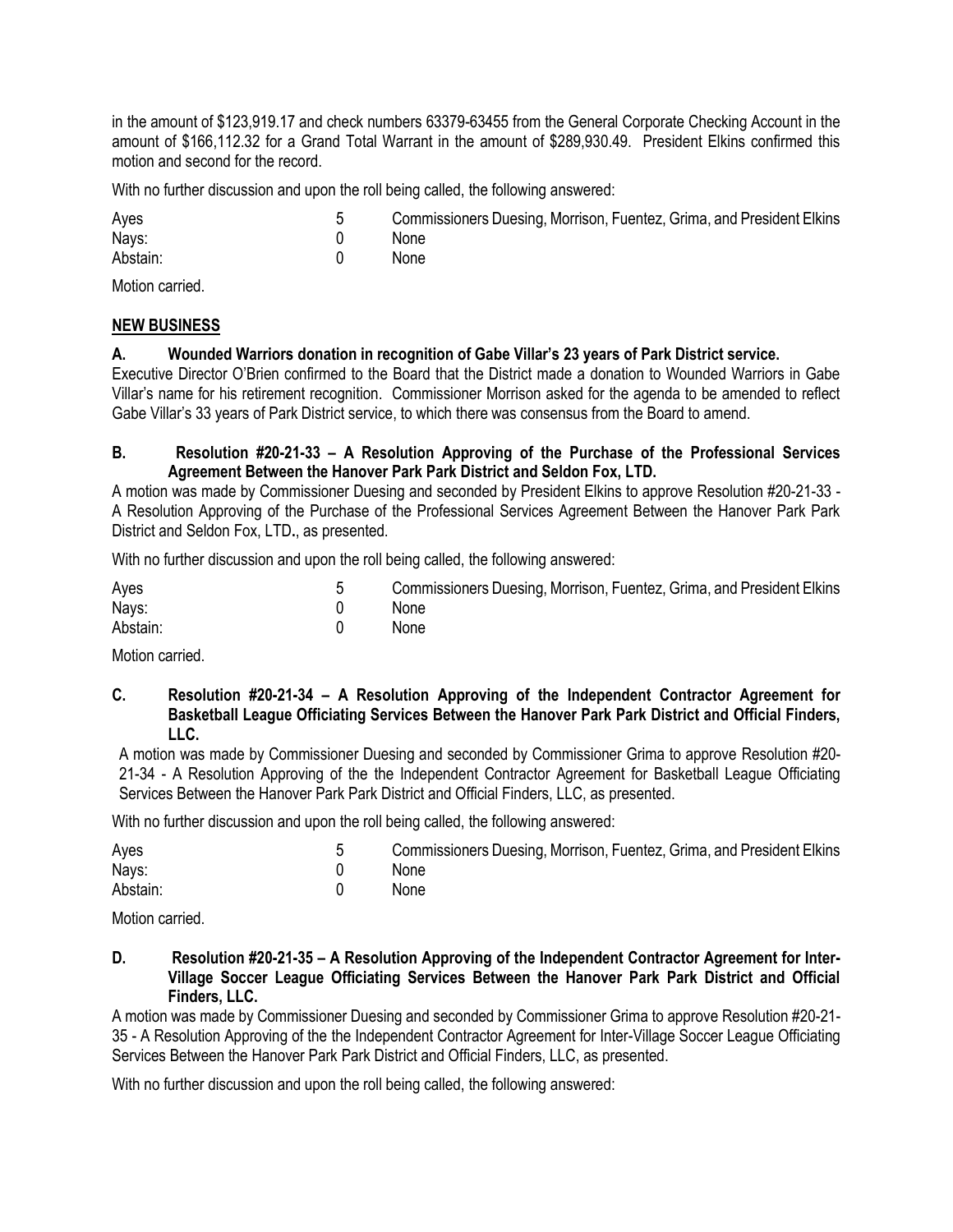| Ayes     | Commissioners Duesing, Morrison, Fuentez, Grima, and President Elkins |
|----------|-----------------------------------------------------------------------|
| Nays:    | None                                                                  |
| Abstain: | None                                                                  |

Motion carried.

#### **E. Resolution #20-21-36 – A Resolution Approving of the Independent Contractor Agreement Between the Hanover Park Park District and Mike Patrick**

A motion was made by Commissioner Duesing and seconded by Commissioner Grima to approve Resolution #20-21- 36 - A Resolution Approving of the the Independent Contractor Agreement Services Between the Hanover Park Park District and Mike Patrick, as presented.

The Board discussed why tennis pros were independent contractors with Executive Director O'Brien and Attorney Mraz, who provided the history behind the District's decision to contract tennis professional services at the recommendation of CPA Howard. At the Board's request, CCAC Manager Kress provided more in-depth information regarding the Club's financial history and how the Club Fund is a stand-alone fund and not under another fund, like the Recreation Fund and Corporate Fund, which directly receive tax revenues. Additionally, she explained that the Club Fund was created to bring in surplus revenue to cover deficits in other funds. She went on to discuss the benefits and challenges to entering into independent contractor agreements as opposed to being hired as full-time staff. Manager Santucci clarified that the District has transferred approximately \$400,000 over the course of eight (8) to ten (10) years from the Recreation and Corporate Funds into the Club Fund and are preparing to make another transfer in order to bring the Club Fund into a positive bottom line. CCAC Manager Kress stated it was the Club's goal to budget for and hire full-time tennis professionals as soon as the Club Fund can withstand that expense.

With no further discussion and upon the roll being called, the following answered:

| Ayes     | Commissioners Duesing, Morrison, Fuentez, Grima, and President Elkins |
|----------|-----------------------------------------------------------------------|
| Nays:    | None                                                                  |
| Abstain: | None                                                                  |

Motion carried.

An amended motion to approve the Resolution with Mike Patrick was made by Commissioner Duesing and seconded by President Elkins for Section One in the Resolution to be amended to read "Mike Patrick" instead of "Wesley Buhr".

With no further discussion and upon the roll being called, the following answered:

| Ayes     | Commissioners Duesing, Morrison, Fuentez, Grima, and President Elkins |
|----------|-----------------------------------------------------------------------|
| Nays:    | None                                                                  |
| Abstain: | None                                                                  |

Motion carried.

#### **F. Resolution #20-21-37 – A Resolution Awarding and Approving of the Mowing Services Agreement with Jaclynn, Inc. d/b/a Gilio Landscape Contractors**

A motion was made by Commissioner Duesing and seconded by Commissioner Grima to approve Resolution #20-21- 37 - A Resolution Awarding and Approving of the Mowing Services Agreement with Jaclynn, Inc. d/b/a Gilio Landscaping Contractors, as presented.

Executive Director O'Brien informed the Board that the they were awarding the base bid along with Alternate #3A.

With no further discussion and upon the roll being called, the following answered:

| Ayes     | Commissioners Duesing, Morrison, Fuentez, Grima, and President Elkins |
|----------|-----------------------------------------------------------------------|
| Nays:    | None                                                                  |
| Abstain: | None                                                                  |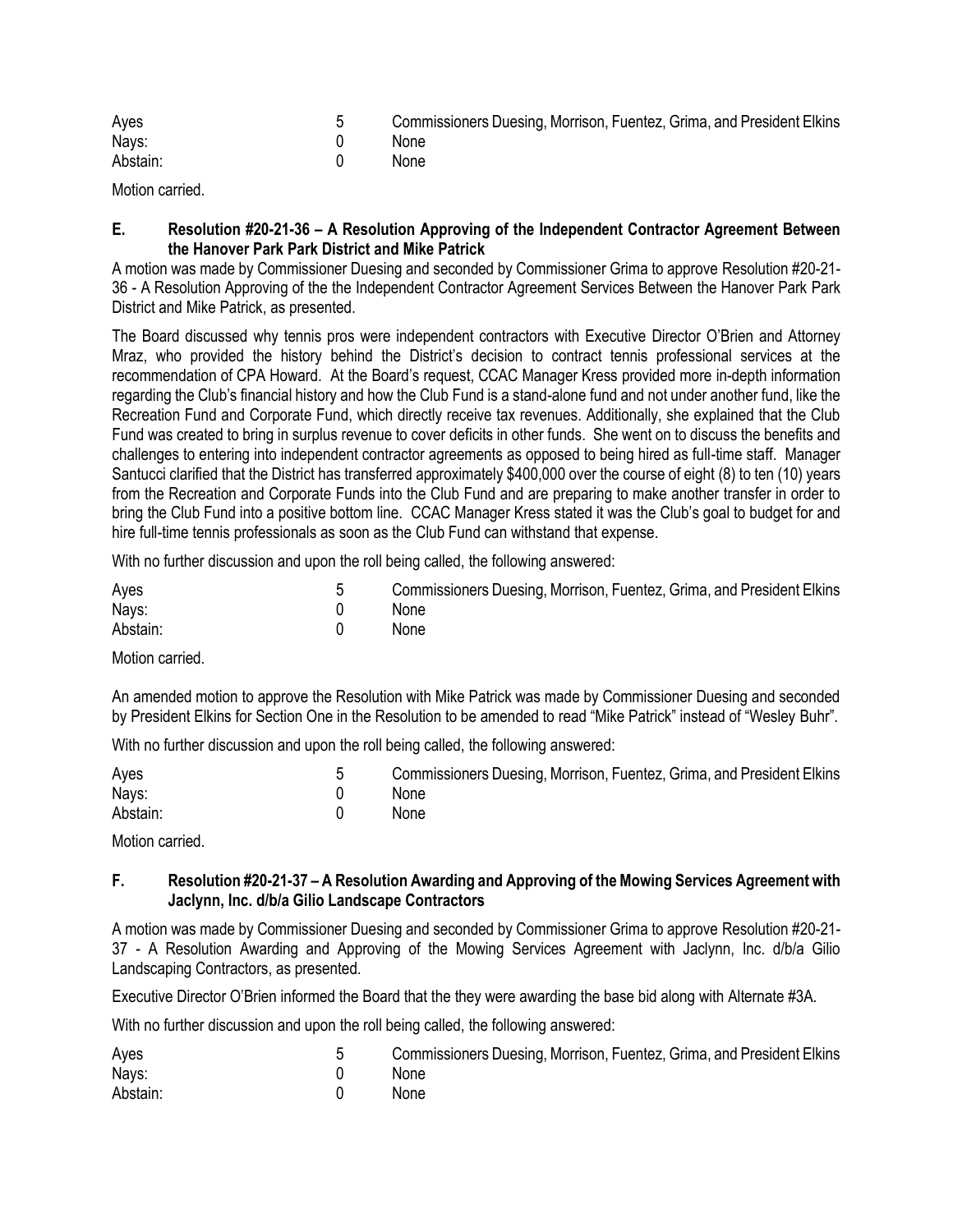Motion carried.

**G. Review and Motion to Approve Ordinance #20-21-08 – An Ordinance Abating the Tax Hereto Levied for the Year 2020 to Pay the Principal of and Interest on General Obligation Park Bonds (Alternate Revenue Source), Series 2020A, of the Hanover Park Park District, DuPage and Cook Counties, Illinois**

A motion was made by Commissioner Grima and seconded by President Elkins to approve Ordinance #20-21-08 – An Ordinace Abating the Tax Hereto Levied for the Year 2020 to Pay the Principal of and Interest on General Obligation Park Bonds (Alternate Revenur Source), Series 2020A, of the Hanover Park Park District, DuPage and Cook Counties, Illinois, as presented.

Attorney Mraz explained to the Board how the last Abatement Ordinance did not cover the Series 2020A Alternate Revenue Source bonds and therefore the District will need to abate the taxes levied on that bond issuance.

With no further discussion and upon the roll being called, the following answered:

| Ayes     | Commissioners Duesing, Morrison, Fuentez, Grima, and President Elkins |
|----------|-----------------------------------------------------------------------|
| Nays:    | None                                                                  |
| Abstain: | None                                                                  |

Motion carried.

#### **CORRESPONDANCE**

None

# **OTHER**

President Elkins highlighted the following dates and items:

- **A.** Next Foundation Meeting Tuesday, March 23, 2021 @ 6pm Zoom
- **B.** Good Friday April 2, 2021 District observed holiday, Community Center closed, CCAC open
- **C.** Consolidated Election Day April 6, 2021
- **D.** Next Workshop Meeting April 12, 2021 @ 7pm Zoom
- **E.** Next Regular Board Meeting April 19, 2021 @7pm Zoom

President Ellkins confirmed that the Foundation Meeting on March 23 will be at 7pm instead of 6pm.

Superintendent Cox provided the Board with a status update on the security camera project, to which staff is pursuing a more in-depth proposal from Pinnacle Services, Inc, which the District has worked with in the past for lighting updates and they have expertise in surveillance systems. Since the District has established a relationship with Pinnacle, this would make RFP processes unnecessary. Superintendent Cox further confirmed that Pinnacle has a history of providing bid spec services and understand that they will not be qualified to bid on the actual project.

President Elkins stated that the Board would not hold any further discussion or take any further actions at the conclusion of the Executive Session under section 2c1 of the Open Meetings Act.

# **EXECUTIVE SESSION – 5 ILCS 120/2 (c) (1) – PERSONNEL**

A motion was made by President Elkins and seconded by Commissioner Grima to adjourn the March 22, 2021 Park Board of Commissioners Regular Board Meeting and enter into Executive Session under Section 5 ILCS 120/2 (c) (1), Personnel, at 7:58pm.

With no further discussion and upon the roll being called, the following answered:

| Ayes     | Commissioners Duesing, Morrison, Fuentez, Grima, and President Elkins |
|----------|-----------------------------------------------------------------------|
| Nays:    | None                                                                  |
| Abstain: | None                                                                  |